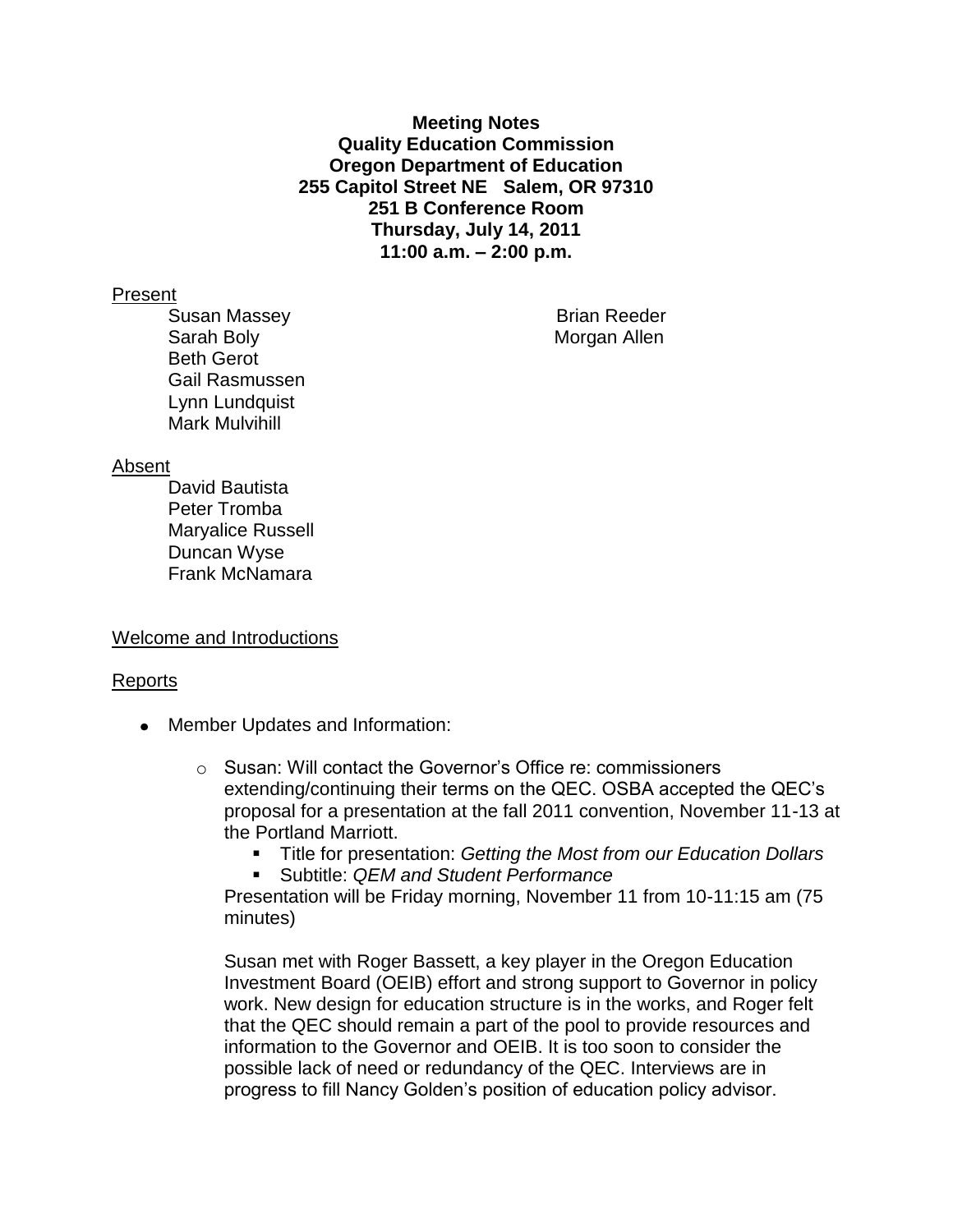Susan will check into the possibility of a Governor's liaison to attend future QEC meetings as in the past.

- o Mark: Duncan Wyse, Nancy Golden, and Sandy Husk did an excellent job presenting on the OEIB at a COSA meeting, articulating the overall vision and intent, and addressing concerns shared by the audience. Takeaway: a lot of work yet to do, and dependent on stakeholders to help define future movement and direction.
- $\circ$  Brian: Initial education restructure work will begin at ODE in the next month or two. Superintendent Castillo and Deputy Ed Dennis are very supportive and highly involved in the work. ODE is generally viewing this as a positive change, backing the "what" and aligned to support the "how" as well.
- o Morgan Allen, legislative report: Overall, session could've been a lot worse. Questions still remain re: the impacts of certain policy changes that got tied up in the new system/education bill. Session leaves us flat-funded and billions of dollars short of adequate funding level; schools continue to deal with combination of money shortage, program cuts, layoffs, etc. Funding can so easily get lost in the conversations around what is done in schools.

Education Package: Things got tied together quickly and details organically came together. Still unanswered questions on how open enrollment will increase student achievement. Consolidation and funding formulas are still tied to future conversations. Dual conversation: Process/governance + Funding.

Practitioner's Standpoint: What can/do schools latch on to for excitement and enthusiasm around new changes? Schools and districts may not fully support motivations, but can get excited about the overall alignment for education in Oregon, understanding that the former level of local control cannot be afforded.

Lynn: There may be increased resistance due to the high level of unknowns and the rushed timing. Difficult to sustain fervor among schools and answer questions re: what this will do for students moving forward.

Mark mentioned the importance of filtering out the uncertainties and encouraging schools and districts to focus on the "big picture" vision.

Morgan shared that legislators feel rushed is ok, believing that issues and kinks can be fixed in February (with the annual session schedule). This belief is serving as a fall-back assurance, but in reality, legislators will only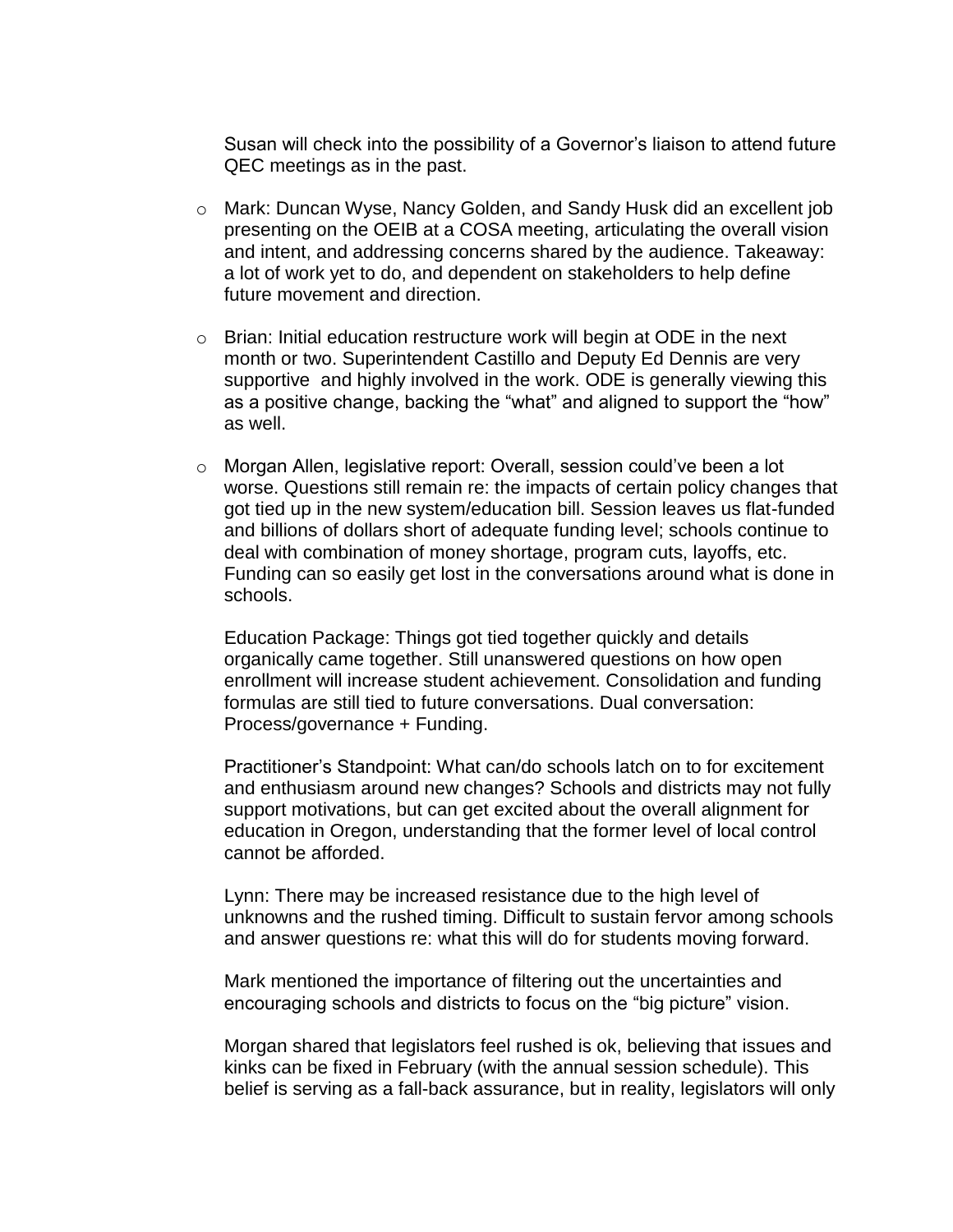have 35 calendar days to pull together and implement changes and have recommendations in bill form by February.

# **Discussion**

- Optimal Resource Path: Brian
	- o The alignment of resources over grades
	- o Roughly 40,000 students included in cohort data sets
		- **For the years available, the data is strong and useful**
	- o Relationship between performance and resources
	- o Projection graph handouts: *Relationship Between Instructional Expenditures per Student and 5th Grade Math Scores in 2006-07* and *Relationship Between 5th Grade Math Scores in 2006-07 and 8th Grade Math Scores in 2009-10*
	- $\circ$  Curve sloping at diminishing rate = at some point along continuum, funding does not lend to increased learning. System can only deliver so much effective learning in a set timeframe.
	- o Question to answer: What is the optimum amount of funding needed to reap the highest amount of learning? (When/how to distribute resources; early, middle, or late in students' academic timeframe)
	- $\circ$  Possible questions that will come from audience: Where is this data coming from and what are schools reporting at their plateau point? Question for schools: What is your goal for current allocations? (Fairness, or highest learning for each student, etc.)
	- o Compare classrooms with different levels of spending at same grade; what is lower spending school not purchasing/where are they saving and how?
	- o Sarah suggested looking at results from a school staffing perspective as well.
	- o Mark: How can we help schools put themselves in context with this data/information?
		- **Electronically: Create option for schools to plug in their information** and compare graphs/curves against state and other schools
	- o Gail recommended taking into consideration schools with extreme loss of school days
		- **Look for/identify any effects as a result**
	- o Optimum Resource Path next steps:
		- Brian will dig deeper into gathering data for more grades/years, and full range of data for spending variables.
- **Best Practice Plan: Sarah** 
	- o Develop questions for/utilize online surveys and follow up with focus groups. Observe and report on relationship between instructional and operational functions.